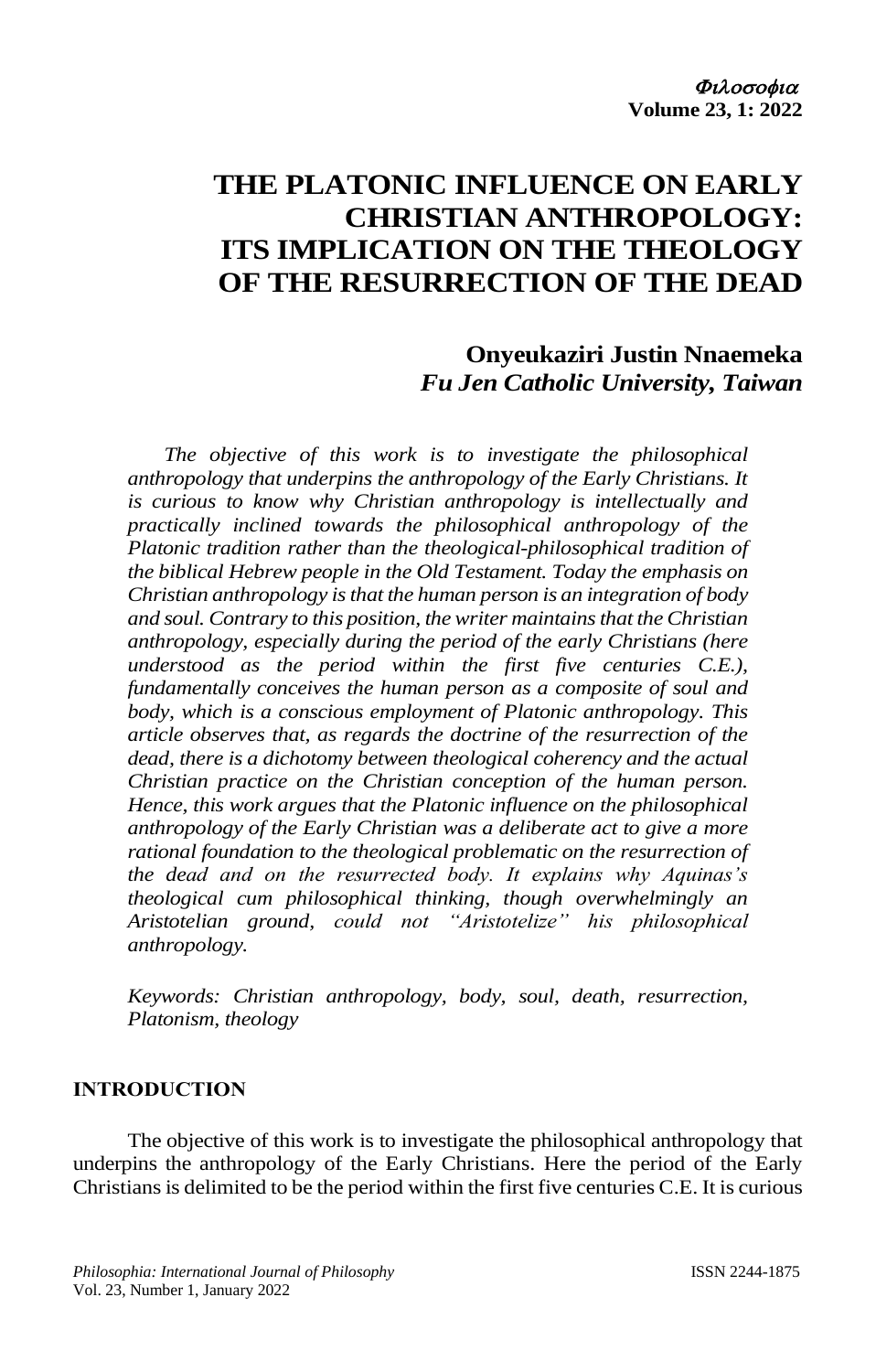to know why Christian anthropology is intellectually and practically inclined towards the philosophical anthropology of the Platonic tradition rather than the theologica-philosophical tradition of the biblical Hebrew people in the Old Testament. Christian theologians may differ in their understanding and interpretation of the doctrine of the resurrection of Jesus. However, there is a consensus in maintaining that the doctrine of the resurrection of Jesus is the foundational doctrine of which every Christian doctrine and the entire Christian faith stands. In one of the Letters of the New Testament, attributed to St Paul as the human author (I Corinthians 15), St. Paul argues that the resurrection of the departed Christian is unshakably based on the resurrection of Jesus.

The question of the Bodily resurrection of Jesus, though unequivocally affirmed by the Catholic Church, remains a theological problem. Notwithstanding St. Paul's effort to theologically make sense of it in I Corinthians 15, the nature of the resurrection of departed Christians has added to the lurking theological problem rather than reduced it. St. Paul's theology of the resurrection of the dead is not only determined by his faith in the resurrection of Jesus but is critically conditioned by his philosophical anthropology. Hence, this work argues that the Platonic influence on the philosophical anthropology of the Early Christian was a deliberate act to give a more rational foundation to the theological problematic on the resurrection of the dead and on the resurrected body. It explains why Aquinas's theological *cum* philosophical thinking, although overwhelmingly an Aristotelian ground, could not "Aristotelize" his philosophical anthropology. Aquinas's philosophical anthropology remains fundamentally Platonic in nature. This work will keep the spirit of early Christian thinking and Scholastic philosophy, whereby there is always a philosophical and theological interplay in the effort to grasp the truth. Hence, to execute this work, the following steps will be followed: 1. A brief exposé on philosophical anthropology. 2. A brief navigation of biblical anthropology. 3. An exposition of Platonic anthropology. 4. Early Christian anthropology and Its Platonic influence. 5. The implication on the Resurrection of the dead and on the Resurrected body. Finally, there will be a **Conclusion** 

# **A BRIEF EXPOSÉ ON PHILOSOPHICAL ANTHROPOLOGY**

Philosophy as an epistemic inquiry claims to possess the *instrumentum laboris* to grasp a wholistic rational knowledge of the human person by investigating critically the *quiddity* or *whatness* of the human person. This claim is based on its epistemic method to grasp the fundamental grounds of things, the human person included. Since the time of Plato, the nature of the human person, including what can be known and how the human person knows, has been the central focus of Western philosophy.

The primary objective of philosophical anthropology isto have a comprehensive understanding of the human person by considering all the aspects of the human person both as a metaphysical *whatness* and as an ontological *thisness*. Thus, it focuses on developing through the aids of reason and human experience a comprehensive understanding of the essence, the nature, the concrete condition of an individual person as an agent or subject, and the *telos* of the human person. Simply put, the principal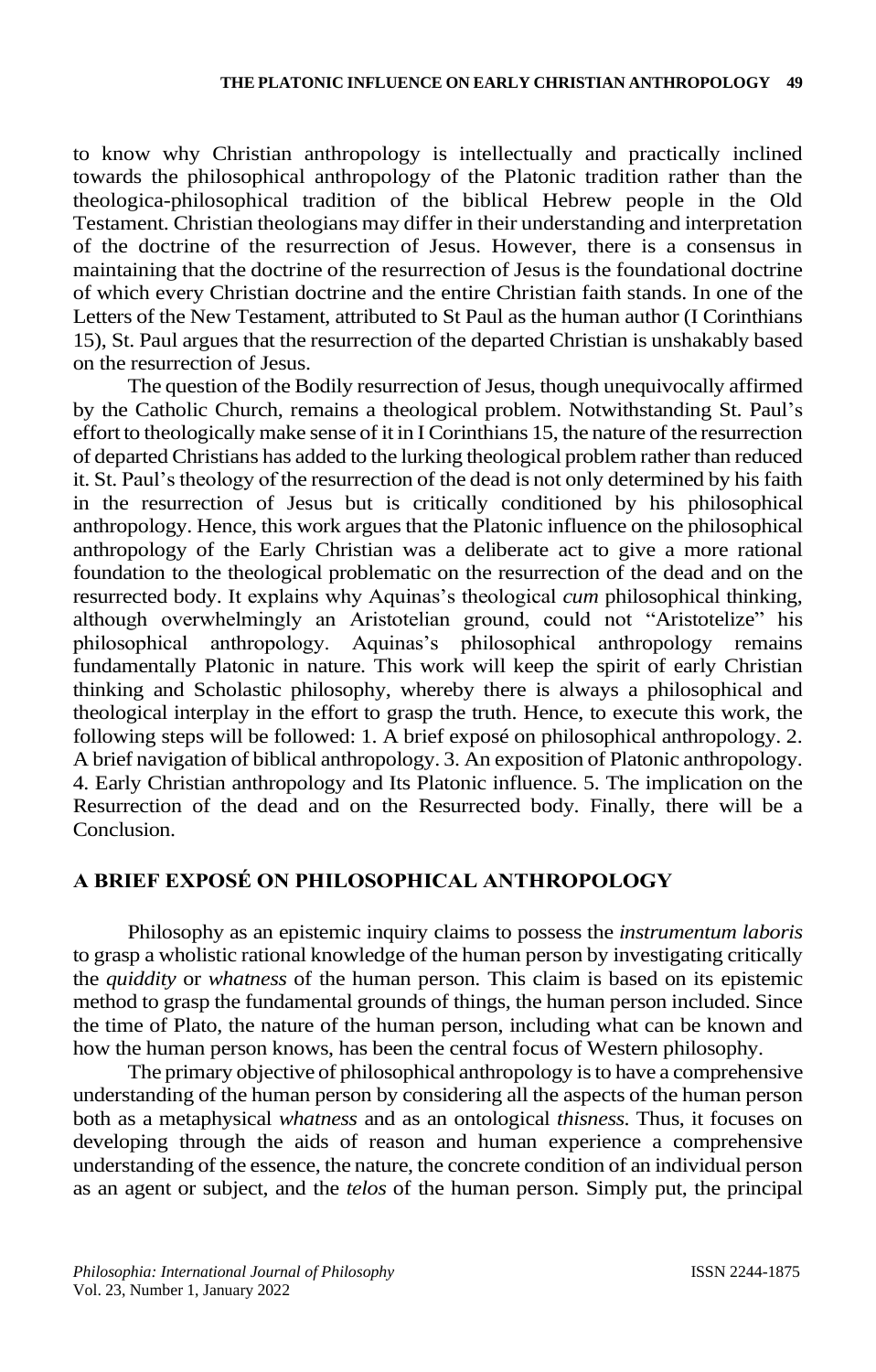question in philosophical anthropology is: What is the human person? Within the framework of this paper, the fundamental question is: What is the human person for the early Christians? Or put differently, how did the early Christians conceive the human person?

#### **A BRIEF NAVIGATION OF BIBLICAL ANTHROPOLOGY**

The starting point for any fruitful discourse on biblical anthropology always begins from the first book of the Judeo-Christian Sacred text, the first book of the Pentateuch, the book of Genesis. The first three chapters of the book of Genesis give two, materially different but essentially the same, accounts of the creation of the universe. Both creation accounts make the following claims: In the First account, the universe is created, the universe is created in time, God created the universe, God created the universe *ex nihilo*, the earth is a created order out of chaos, God made man in His own image and likeness and gave man dominion over other creatures. In the Second account, God made man from matter (the dust of the earth), but man becomes a *nephesh* "living being" when God breathed into it the *nishmat chayyim,* 1 "breath of life." Man is made out of necessity to till the ground; God made man with the freedom to choose to obey or disobey His command, the woman was made out of man as a suitable partner for the man. Man and woman were both innocent and shameless until they sinned. There is an anti-God being that causes man and woman to disobey God's command. Man and woman freely choose to disobey God's command. Sin brings shame, pain, suffering, and death. $<sup>2</sup>$ </sup>

The Hebrew term, *nephesh*, has suffered diverse translations, but what is definite is that it is neither the Platonic, the Aristotelian, nor any other Hellenistic notion of the soul. Etymologically, it has been traced to the Akkadian *napasu*, which means "expand," and *napistu*, which means "throat" or "neck," and the Arabic connotation of it means "breath." The usage of *nephesh* has evolved throughout the Old Testament. Since this work does not aim at an exegesis of the term *nephesh*, it will be simple to maintain here that the composite understanding of the human person as consisting of two substances, body and soul, is basically not the anthropology of the Old Testament. Thus, when Abraham, Isaac, and Jacob, for instance, died, the Hebrew people were not expecting the immortal existence of their souls. Though they do not have the notion of a soul, they nevertheless believe in the afterlife. They believed that their ancestors were in the realm of the dead, which is commonly referred to as *sheol*. 3 In *sheol,* the living being continues to live as an ancestor. Hence, for them, *mavet*, "death," is not conceived as the separation of the soul from the body since there is no notion of composite anthropology, though there is a doctrine of afterlife. <sup>4</sup> The belief in the resurrection of the dead/body evolved during the period of the Hellenization of the Hebrew people. We find references to this belief in the deuterocanonical books and apocryphal books of the Old Testament.<sup>5</sup> Hence, there becomes an evolution in the eschatology that maintains that death is not the final end of the human being and the strong belief in the reward of the righteous and the punishment of the unrighteous after death.6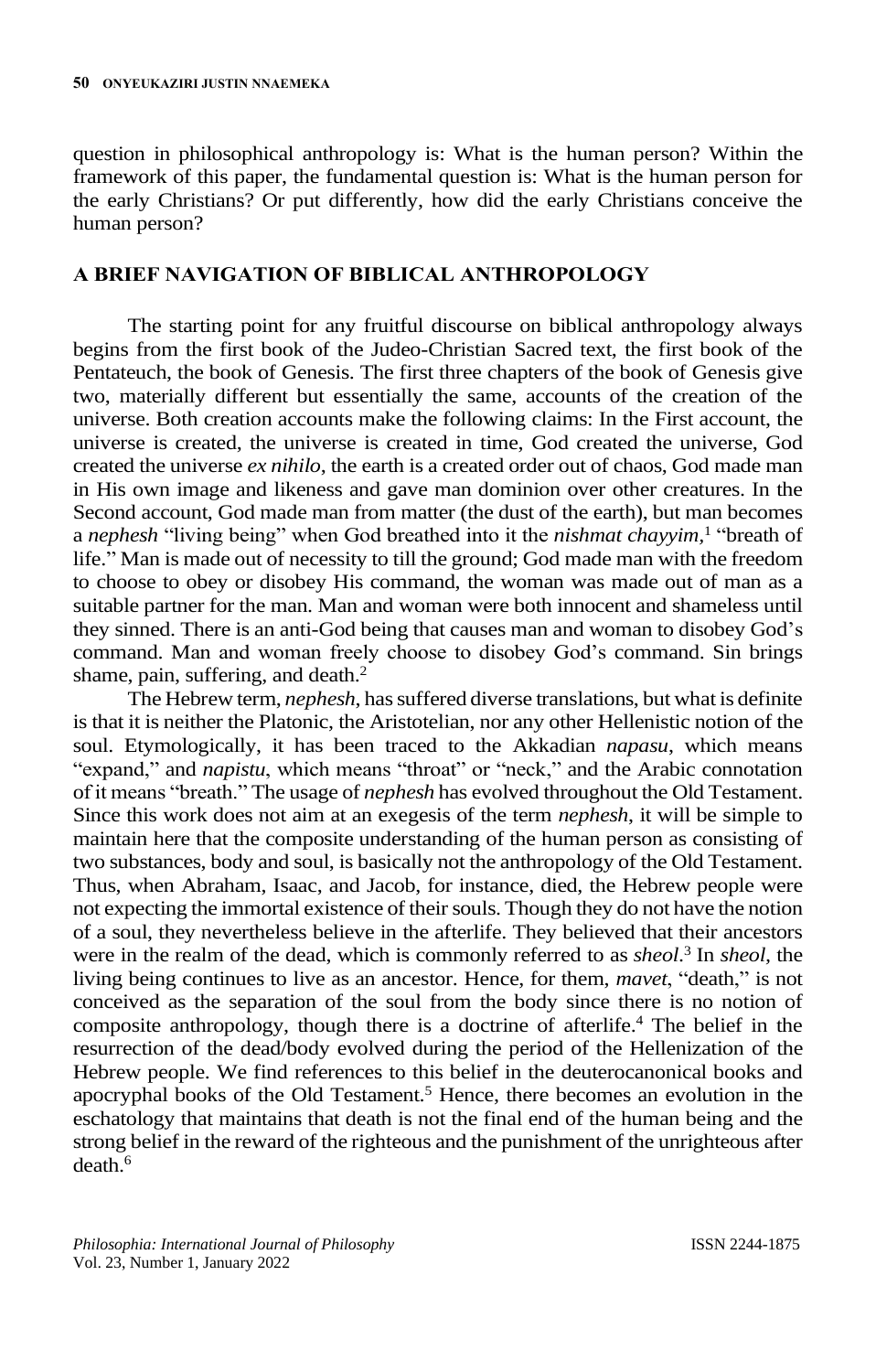# **AN EXPOSITION OF PLATONIC ANTHROPOLOGY**

During the period of the early Christians, say, from the period of the apostles to the fifth century, the intellectual climate of the time was deluged with diverse philosophical traditions and systems. This period is what is usually called the Hellenistic period. The philosophical traditions of the Hellenistic period were not only philosophies for the sake of philosophical knowledge; they were also different forms of spiritual ways. Among these philosophical traditions includes Neoplatonism, Stoicism, Epicureanism, and Gnosticism. As a spiritual way, Christianity was a latecomer that had to compete with more established intellectual systems of Neoplatonism, Stoicism, Epicureanism, and its contemporary, Gnosticism/Gnostic-Manicheanism. By combating any of these rival philosophical *cum* spiritual traditions, the early Christians consumed the intellectual materials of these traditions by using their thoughts as an argumentative arsenal against another. By doing so, in different shades and manners, the theology and spirituality of the early Christians were in no little way influenced by these philosophical *cum* spiritual traditions.

Considering the constant rivalry between the Neoplatonists, as demonstrated in the works of Plotinus and Porphyry, against the Stoics, Epicureans, and especially the Gnostics, which is a contemporary rival tradition with Christianity, the Early Christians expectedly rooted more for Neoplatonism. Speaking specifically, the philosophical anthropology of the Platonic tradition resonates more with the Early Christians than any of the other traditions mentioned above. Hence, below is a brief exposition of the philosophical anthropology of the Platonic tradition. Emphasis is on the thought of Plato and Plotinus, the founder and the apostles of the Platonic tradition, respectively.

The dialogue of Plato [428/427-348/347 B.C.E] *Phaedo*<sup>7</sup>more comprehensively exposes Plato's philosophical anthropology. It gives a dramatic narration of the last hours and death of the philosopher and teacher of Athens, Socrates [399-470 B.C.E]. It is mainly a conversation between Echecrates and Phaedo, after which the dialogue is named.

The discussion of the death of Socrates in *Phaedo* raises the question of death as the inevitable fate of the human person. However, the question of more philosophical interest presented by the interlocutors in *Phaedo* is the nature of the human soul and the reality of the immortality of the soul. Socrates-Plato in the *Phaedo* (64a), maintains that philosophy is the means not only to conquer death but, more importantly, the means to prepare the soul for immortality. Since death is conceived as the freedom and separation of the soul from the body, Socrates in the *Phaedo* (67d), maintains that the "release and separation of the soul from the body is the preoccupation of the philosophers." Thus, the Platonic anthropology which posits the human being as consisting of two distinct entities, ψυχη (the soul), which is spiritual and incorruptible, and  $\sigma \omega \mu \alpha$  (the body), which is physical and corruptible. The soul is considered the ruler and master of the body, for it is the soul that detects the activities of the body.<sup>8</sup> Therefore, the soul is at its best when it disassociates itself from the troubles of the senses, either as pain or as pleasure (*Phaedo*, 65c). Hence, in *Phaedo* (65a) he contends, "the philosopher more than other men frees the soul from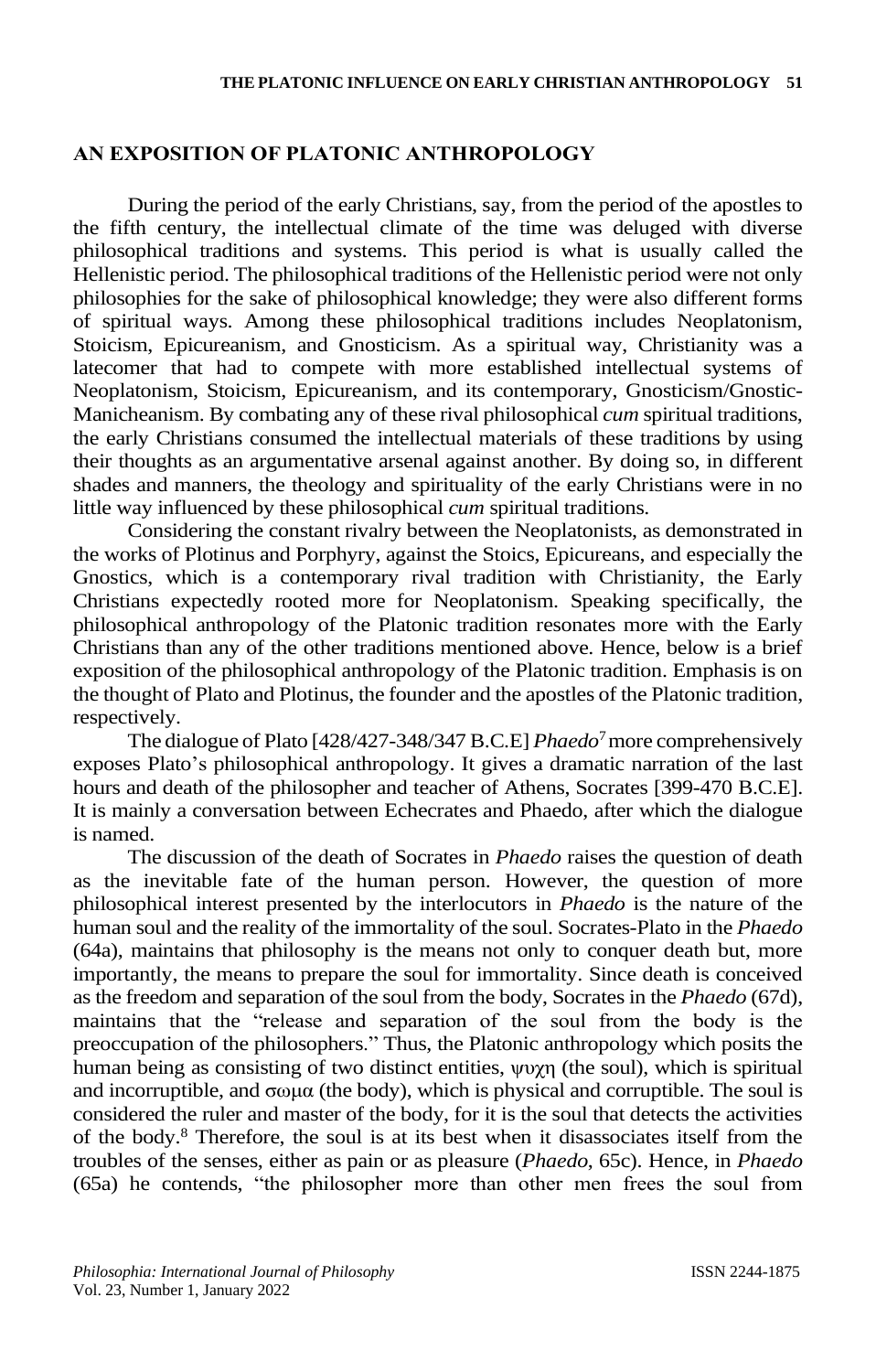association with the body as much as possible." By despising the body and every activity that gratifies the body, the body has been adjudged as not the essential component of the human being. Thus, the body is a burden to the soul in the activities of grasping the truth. In *Phaedo*, the argument of learning as recollection was employed, and the argument based on the harmony of distinct things was refuted to demonstrate the immortality of the soul.<sup>9</sup>

Most of the early Christian thinkers encountered Plato's philosophy indirectly by encountering Plotinus [c. 204/5-270 C.E.], arguably the most faithful "apostles" of Plato. As a Platonist, Plotinus's worldview is an idealist. He maintains the key trends of Plato's cosmology and cosmogony.<sup>10</sup> Plotinus<sup>11</sup> in *Against the Gnostics* (Book II, 9(1), 10) believes in a world that is structurally ordered, with three hypostases: The One, the Intellect, and the Soul. The One is the First "in the sense that it is simplest, and the self-Sufficient because it is not composed of a number of parts." From the one comes the Divine Intellect, which contains the Forms of all things. After the Divine Intellect comes the Soul, and then the bodies and all other lower realities of purely corporal nature. According to Plotinus in *Against the Gnostics* (Book II, 9(1), 5-10), the One is the generative force of all things; thus, it is the transcendental Absolute Being, Good, Beauty and Truth. Thus, the One is beyond the complete grasp of every human language.<sup>12</sup> The One is eternally transcendent from the world but yet immanent in the world. In the same way, other levels of being in the Plotinus's universe are not completely apart from one another. Hence, though the Divine Intellect, the Soul, and body are distinct beings, the body is in the soul, the soul is in the Intellect, and the Intellect is in the One. While the One is the Absolute Good, Plotinus conceives matter, the sense-world, as the principle of evil (in the moral sense). Plotinus, in *On Providence* (1) (Book 3(2),15-25), employs a rational formative principle which he calls Logos,<sup>13</sup> that flows from the Intellect, to explain the becoming and order of all things by providence.

Plotinus in the *Ennead* (Book 1.1, 5) initiates his discourse on the human person by inquiring about the possible source of human passions and desires. By this inquiry, he maintains that the human person (the living being) is either: the soul, the soul using a body, or a thing composed of both the soul and the soul using a body. He (Book 1.1, 3, 5-15) agrees with Plato on the composition of the human person as made up of soul and body and that the soul uses the body as a tool. Hence, he contends that the soul does not have to receive affections from the body. Moreover, he holds that the soul is not composite, for the soul and soulness (the essential soul) are one and the same. The soul is a substantial being, thus unmixed. He (Book 1.1,7, 15-20) maintains that the soul alone, not with the body, receives its lordship over the living being from the ability to grasp the forms of things. From these forms come 'reasonings, and opinions and acts of intuitive intelligence; and this precisely is where "we" are.' The "we" is the intellectual parts of the soul, which according to Plotinus, is actually the human person. This idea of "the intellectual parts of the soul" should be considered as an Aristotelian influence. This influence must have informed Plotinus's "partition" of the soul. Even though Aristotle in *On the Soul* (411b1-30) seems to conceive the soul as a homogeneous whole that constitutes inseparable parts. Plotinus further distinguishes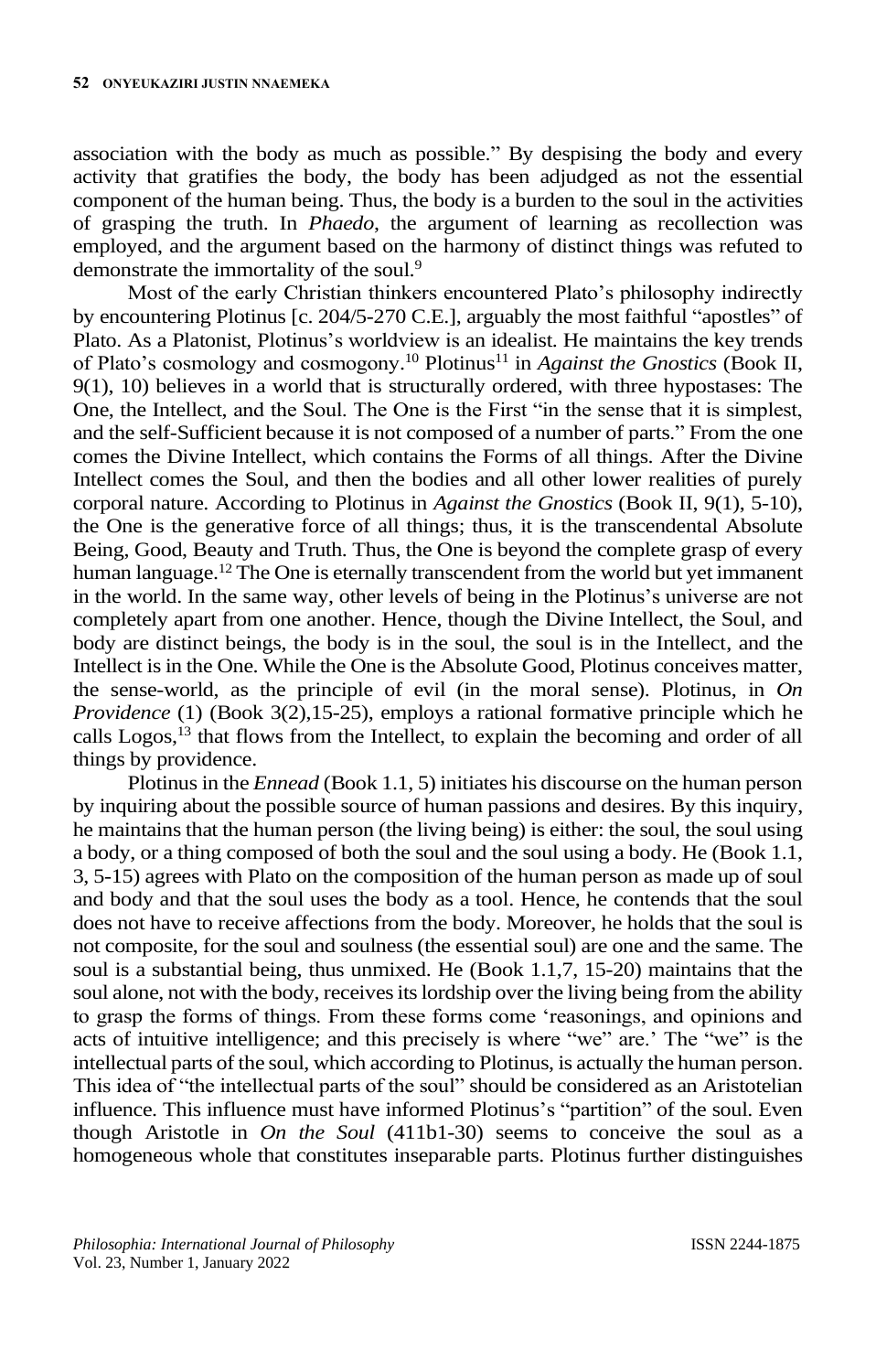three parts or three kinds/faculties of the soul, intellective, affective, and vegetative souls. He distinguishes the soul into the higher part and the lower part. The higher part ("we") is the rational part, which is the human person, while the lower part ("ours") is the appetitive part— "the lion-like" and "the various beast." <sup>14</sup> This is no doubt an *Aristotlenized* Platonic anthropology by Plotinus. Although, according to *Ennead* (Book 1.1,7, 15-20), for Plotinus, the human person is the intellectual part of the soul, however, he has no objection to calling the combination of the "we" and the "ours" the "living being." Hence, he uses "we" in two senses, either as including "the beast" or referring to that which even in our present life transcends it. The higher part of the soul, the true human person, he (Book  $1.1,10,1-5,5-10,10-15$ ) maintains belongs to the sphere of the intellect and has its "seat actually in the separate soul, separate and separable even while it is still here below."

# **EARLY CHRISTIAN ANTHROPOLOGY AND ITS PLATONIC INFLUENCE**

During the period of the early Christians, the general understanding of the human person across the different intellectual *cum* spiritual systems was basically: the human person possesses a physical substance, body, and a spiritual substance, soul.<sup>15</sup> The philosophical *cum* theological problem is how to rationally explain the relationship between the two substances that constitute the human person. The explications range from clear dualism in the Platonic tradition to clear monism in the Epicurean tradition. The Aristotelian and the Stoic traditions oscillate between the dualism of the Platonic tradition and the monism of the Epicurean tradition. As could be seen in the works of Plato, especially in *Phaedo*, even at the time of Plato, different explanations were posited as attempts to explain the relationship between the body and the soul. Hence, during the period of the early Christians, the prevailing anthropological postulations are the harmony of the soul and body, the body as the house or prison of the soul, the soul as the pilot of the ship-the body, the soul as the form of the body (matter), composite of soul and body, and the soul and the body as a unity or integral. While the harmony, house/prison/pilot, and hylomorphic metaphors, were the leading postulations during the period of Plato and Aristotle, the metaphor of mixture of soul and body was the philosophical, anthropological paradigm during the nascent period of Christianity. Margaret R. Miles(1979, 2) describes it thus: "The idea of the composite was deeply troubling both to classical (Stoic and Neoplatonic) and to dualist (Gnostic-Manichaean) thought. It described an experience of contamination of the higher by the lower elements".

Today the unity or integration paradigm has been maintained as the Christian anthropology since the period of the early Christians. <sup>16</sup> The writer contends that this position, especially during the period of the early Christians, is held more for the purpose of maintaining theological coherency on the Christian beliefs in the incarnation and the bodily resurrection of Jesus. However, from the perspective of Christian life and practice, the common attitude of the early Christians was basically a dualistic anthropology that sees the body as that which inhibits the soul. Hence, the Early Christians conceive death as the separation of the soul from the body.<sup>17</sup> This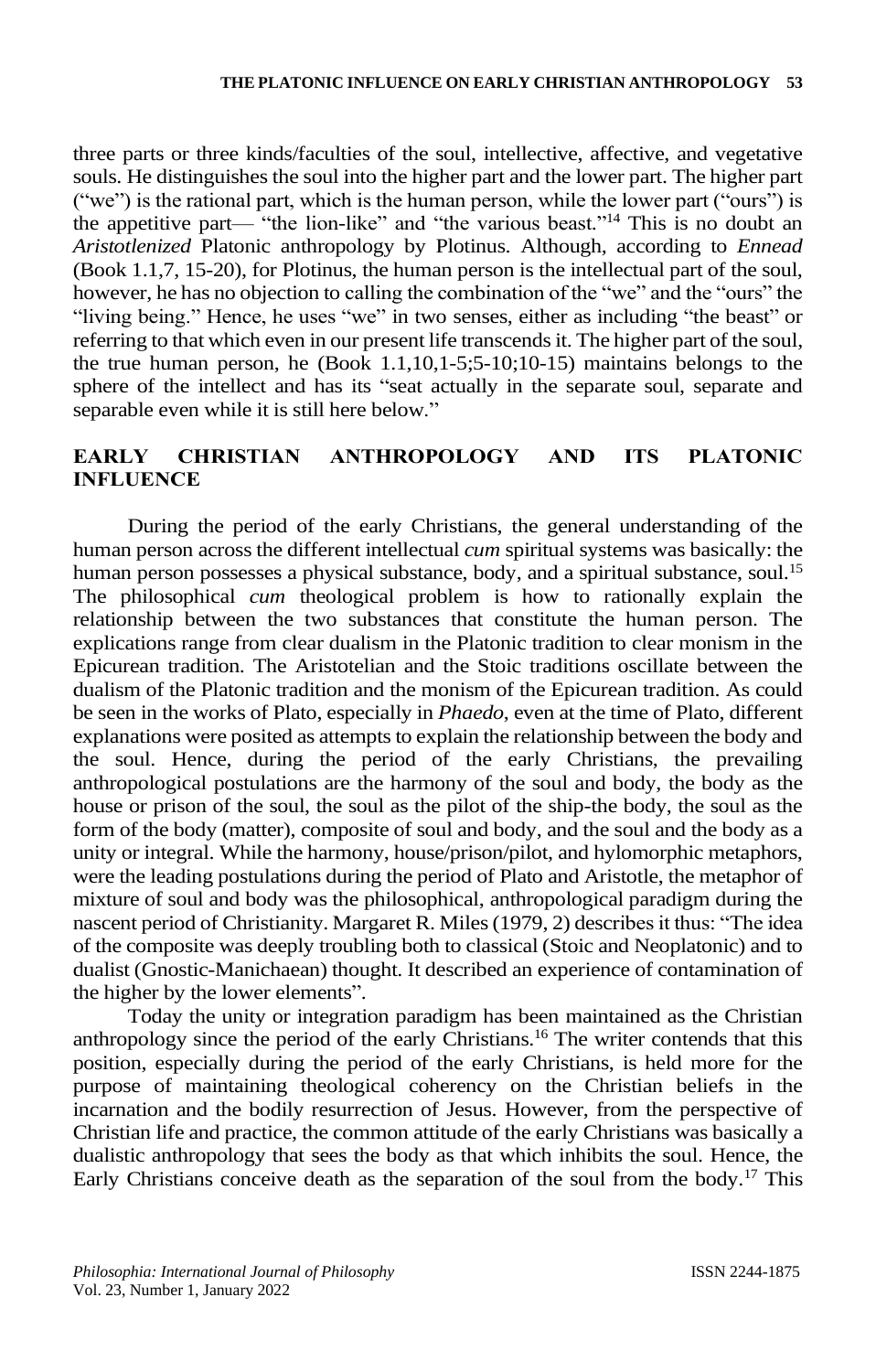conception, which remains the same in today's Christianity, is fundamentally the Platonic conception of death. It presupposes that the human person is a composite of body and soul.<sup>18</sup> This conception of the human person as a composite of body and soul and the conception of death as the separation of the soul from the body is not fundamentally a Jewish's anthropology and conception of death.<sup>19</sup> Karl Rahner (1961, 16) asserts: "The description of death as the separation of body and soul is, however, used so much as a matter of course from the earliest Fathers down to the catechism of Cardinal Gasparri, that from the theological point of view we must consider it as the classical theological description of death." Since this anthropology and its consequent conception of death is strange to the Hebrew people of the Old Testament and thus not fundamentally Jewish, the question is, how did it become that of Christians, holding the fact that Jesus and the apostles, including St. Paul, were all Jews?

Now considering the question of the fate of those who died in Christ in *I Corinthians* 15, though St. Paul based his argument for the resurrection of the body on the resurrection of Jesus Christ, the theological notion on the resurrection of the body has been a common idea shared by certain schools of thoughts among the Jews before and during the time of St Paul. A clear case in point documented in the New Testament was the Pharisees (Acts 23:6-9), who, contrary to the Sadducees, believe in the resurrection of the dead. This doctrine on the resurrection of the dead and specifically on body resurrection seems strange to the Greco-Roman worldview. An instance of this is the reactions of the Athenians and the Roman Judge Festus, as documented in the Acts of the Apostles. St. Paul in the city of Athens, after debating with some Jews and some god-fearing fellows, also contended with some Epicurean and Stoic philosophers in debate among other issues, on the subject of Jesus and Resurrection. We are told that the subject of the Resurrection of Jesus was funny to the philosophers listening to Paul. The philosophers (See *Acts* 17:16-34) called the subject of Resurrection a "new doctrine," and out of intellectual curiosity, they beseeched Paul to expound the "new doctrine" to them. Another incident was during Paul's missionary journey in Rome. The Apostle Paul's new teaching and preaching caused an uproar among the Jews in Rome, which brought him before the court of the Roman governor Felix for bringing destabilization in the city as alleged by the high priest and elders of the Jews. Paul (*Acts* 24:1-21), before the Governor Felix, pleaded not guilty; he admitted that he had done nothing but preach and teach the subject of the Resurrection of the dead to both the upright and the wicked alike.

After Felix was succeeded by Porcius Festus as the governor, Paul, still in custody, was brought before King Agrippa, and before both of them, Paul made his defense, still claiming that he had done nothing wrong except for believing in the resurrection of the dead. Paul on trying to expound the credibility of the subject of the Resurrection of the dead, though maintains that it is the hope promised by God to his ancestors, however, he had to appeal to his personal encounter with Jesus Christ and his conversion to Christianity as the solid ground of his belief in the resurrection of the dead. This appeal to personal experience is noteworthy given that it was also a group of Jews from Asia that accused him before the Roman authorities. This means that what Paul claims to be "the hope promised by God to his ancestors" is not a generally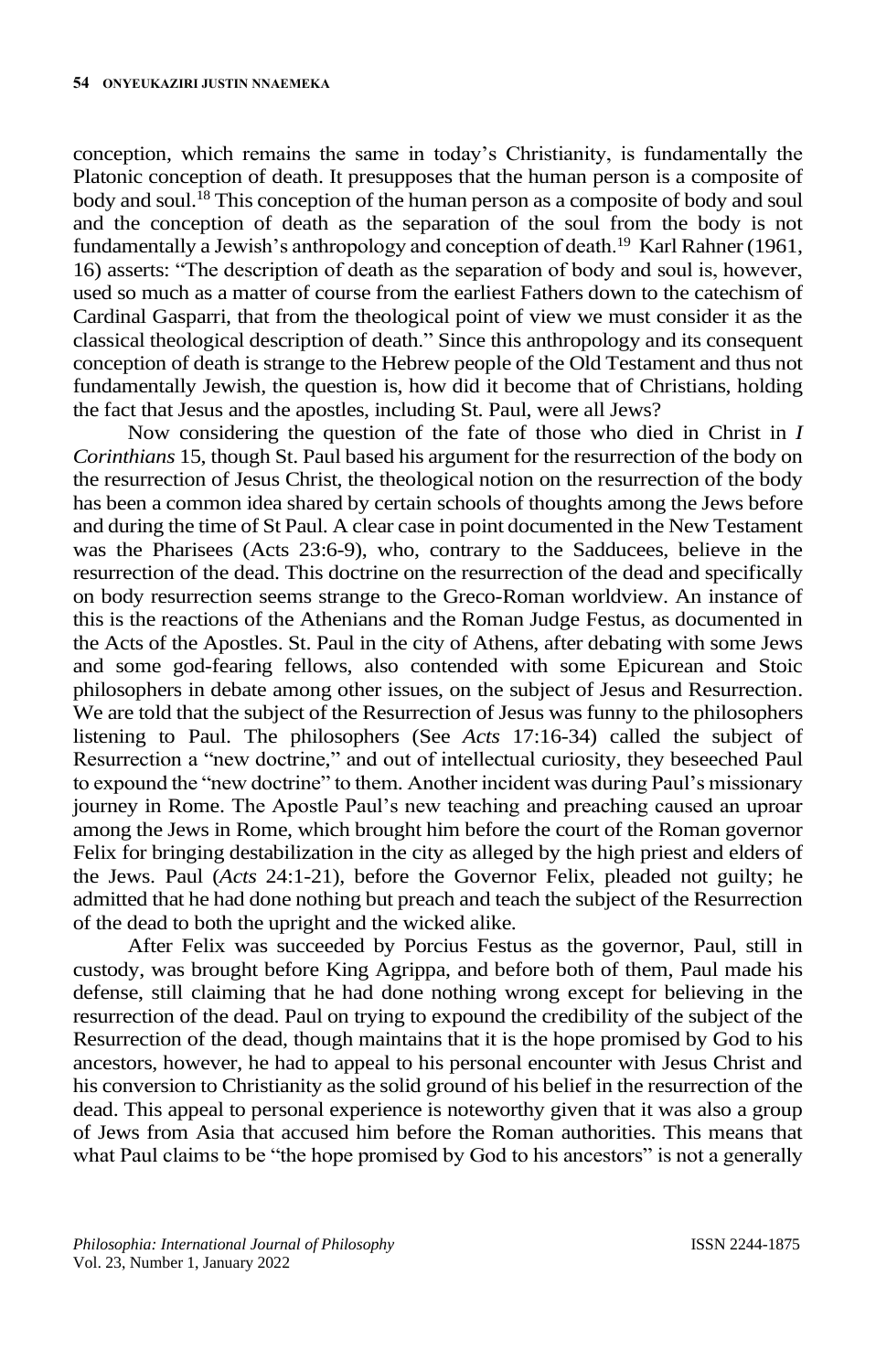accepted hope or belief among the Jews at the time. Festus (*Acts* 26:1-23), unable to sustain the persuasive argumentation of Paul on the subject of the resurrection of the dead based on his personal encounter with Jesus, declared Paul as mad and out of his mind. Therefore, it should be said that although the belief in the resurrection of the dead has its antecedent in some sects of Judaism, it was the resurrection experience of Jesus Christ that brought a substantial evolution in the Christian conception of the human person from that of the Hellenistic philosophers. To make sense of the tension between the Christian doctrine of the resurrection of the dead and Platonic conception of the human person posits an enormous intellectual challenge to many thinkers of the early Church. The scholastic theologians and philosophers appealed to Aristotle's metaphysics of the soul and body, but not on his philosophical anthropology *per se*, as a way of dealing with the problem of the resurrection of the dead, that is to say, the resurrection of the whole person as claimed by Paul and believed by the Church.

The question of the fate of the dead and the nature of which the dead will exist are principal problematics of religion as an epistemic inquiry. The early Christians battled with these problematics. Christians, by revelation, believe not only in the resurrection of the dead but also in the bodily resurrection of the dead. However, the difficult task before the early Christians was how to make sense of it and rationally defend it before opponents of this belief. The doctrine of the resurrection of the body by the early Christian, beginning with St. Paul has been based on two theological grounds: the resurrection of Jesus Christ and the omnipotence of God. The belief in the incarnation of Jesus also conditions the Church's philosophical anthropology. The doctrine of the incarnation, in a fundamental way, makes a positive notion of the human body necessary. It becomes the ground for the positive theology of the human body/flesh, scantly present in few writings of the early Christians but strongly emphasized in contemporary theology of the Church. John Paul II's (2006) *Theology of the Body* is a case in point. The logic is simple; if God takes flesh in Jesus and lives in human form with body and soul, then it would be scandalous to demonize or cast aspersions to the human body/flesh. What it means is that any philosophical anthropology that opposes the integral nature of the human person and affirms the goodness of the human body and soul becomes unacceptable in the theological formulation of the Christian conception of the human person.

The early Christians were vociferously attacked mainly by the Gnostics on the question of the resurrection of the body, and they had to justify their belief as revealed in the Scriptures. The following Fathers of the Church are examples of those who had to combat the attacks on the resurrection of the body: Tatian, in his "Oration Against the Greeks" Ch. 6, Athenagoras, in his "The Resurrection of the Dead," Ch. 12, Minucius Felix, in his "Letter to Octavius," Ch. 34, Tertullian, in his "On the Resurrection of the Flesh," Ch. 14, St. Clement of Alexandria, in his "Adumbrations in 1 Peter 1:3, Origen, in his "Against Celsus," Bk. 5, Ch. 22, St. Methodius, in his "On the Resurrection," Ch. 12, St. Ambrose in his "On the Death of his brother Satyrus," Bk. 2: 87, St. Augustine, in his "The City of God," Bk. 22, Ch. 20, and in the "Second Letter of St. Clement of Rome to the Corinthians," Ch. 9:1. Below, the writer quotes the position of St. Justin Martyr in his "The First Apology, Ch. 18," mainly because he directly makes reference to the Platonists in his argument for the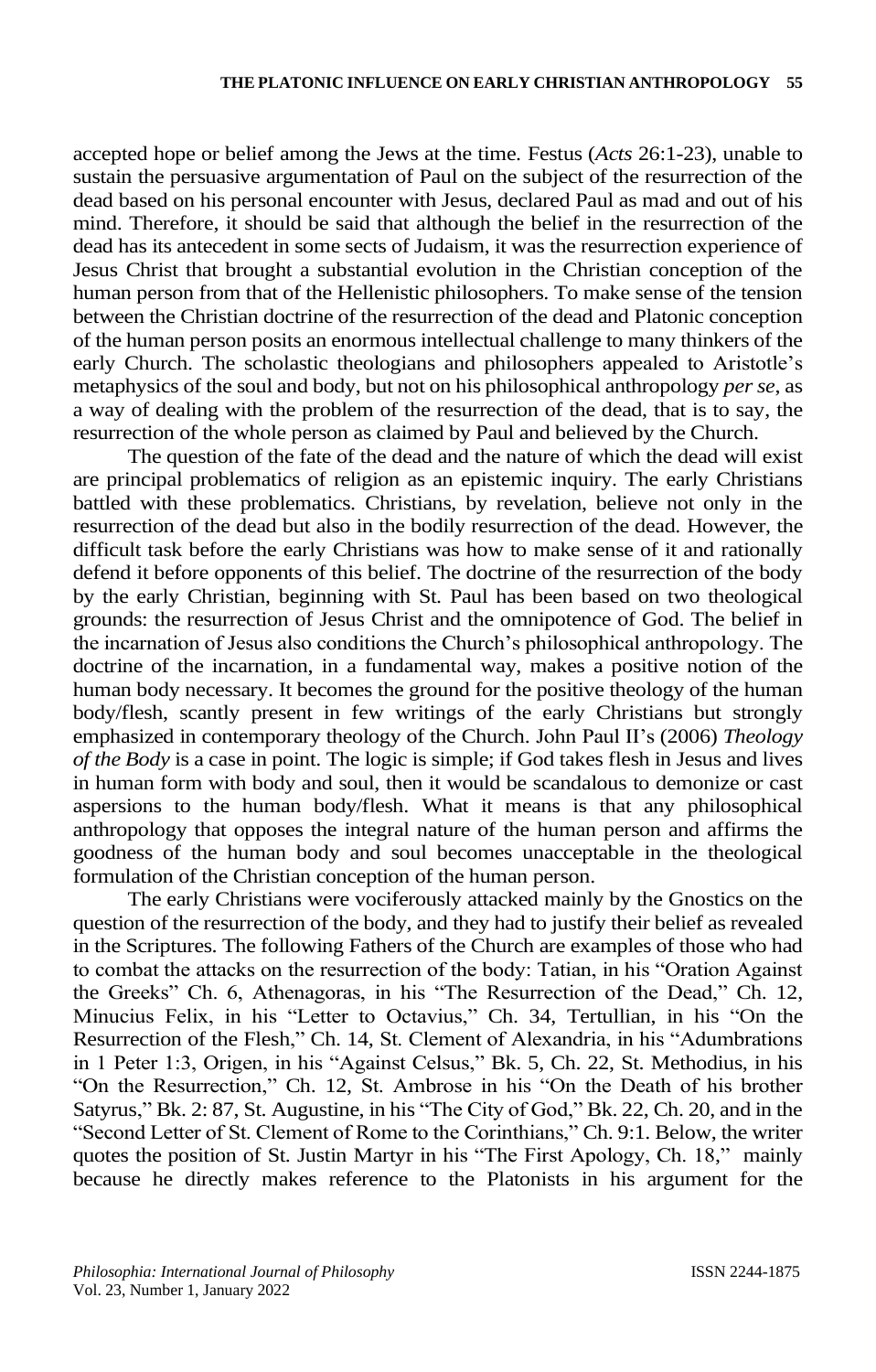resurrection of the body: "Such favor as you grant to these {Pythagoreans, Platonists, et al.} grant also to us, who not less but more firmly than they believe in God; since we expect to receive again our own bodies, though they are dead and cast into the earth, for we maintain that with God nothing is impossible."<sup>20</sup>

Like Justin Martyr, the argument for the resurrection of the body in the works of the Early Christians is a theological argument based on the Omnipotence of God. However, the question is, why appeal to the Omnipotence of God, when the Pythagoreans and Platonists (*Timaeus* 42a-d) also believe in resurrection/transmigration of the dead into different body forms, including the human body, as depending on the life of a person in this present world? The Pythagoreans and Platonists (influenced by the Pythagoreans), based on certain mythology, believe in the immortality of the soul, which transmigrates from one form of a living thing to another. Justin Martyr is arguing that if they (Pythagoreans and Platonists) with faith and knowledge believe in the possibility of the transmigration of the soul of a human being after death, how then can it not be possible for them to believe that God, who is Omnipotent, can clothe the immortal soul of a dead Christian with a new body.

According to the most prominent of the Christian Platonists during the period of the early Christians, Augustine, in *The City of God*, expounding the notion of "regeneration" used in *Matthew* 19: 28 about the last judgment, he (*The City of God*, Book XX, 5) maintains that it implies the resurrection of the dead, "for our flesh shall be regenerated by incorruption, as our soul is regenerated by faith." In *The City of God* (Book XX, 6), he considers the resurrection of the body as "the second resurrection," thereby distinguishing it from "the resurrection of the soul or spiritual resurrection," for the soul, according to him, dies due to sin. In *The City of God* (Book XX, 6), he contends that all the righteous and the wicked would share in the second resurrection (the resurrection of the body). However, only the eternally blessed (those who hear, respond and keep the voice of Christ) experience the first resurrection (the resurrection of the soul). The latter he calls "the resurrection of mercy," the former he calls "the resurrection of judgment." By this, Augustine implies that the resurrection of the body is for the last judgment, but only those who repent of their sin and are justified by faith in Christ experience the resurrection of the soul in the present life. This clear and distinct separation of the body and the soul and their respective separate resurrections shows a strong platonic anthropological influence in Augustine's theology of the last judgment and resurrection. This view of Augustine was not a popular one at the time. He (*The City of God,* Book XX, 10) had to defend his view against those who do not believe in the resurrection of the soul.

## **THE IMPLICATION ON THE RESURRECTION OF THE DEAD/BODY**

From the ongoing discussion, the writer's position is that fundamentally the anthropology of the early Christians, which essentially speaking remains the same today, is in line with that of the Platonic tradition, which conceives the human person as a composite of body and soul. And by this anthropology, death is conceived $2<sup>1</sup>$  as separation of the soul from the body. This is not to deny the fact that sparingly there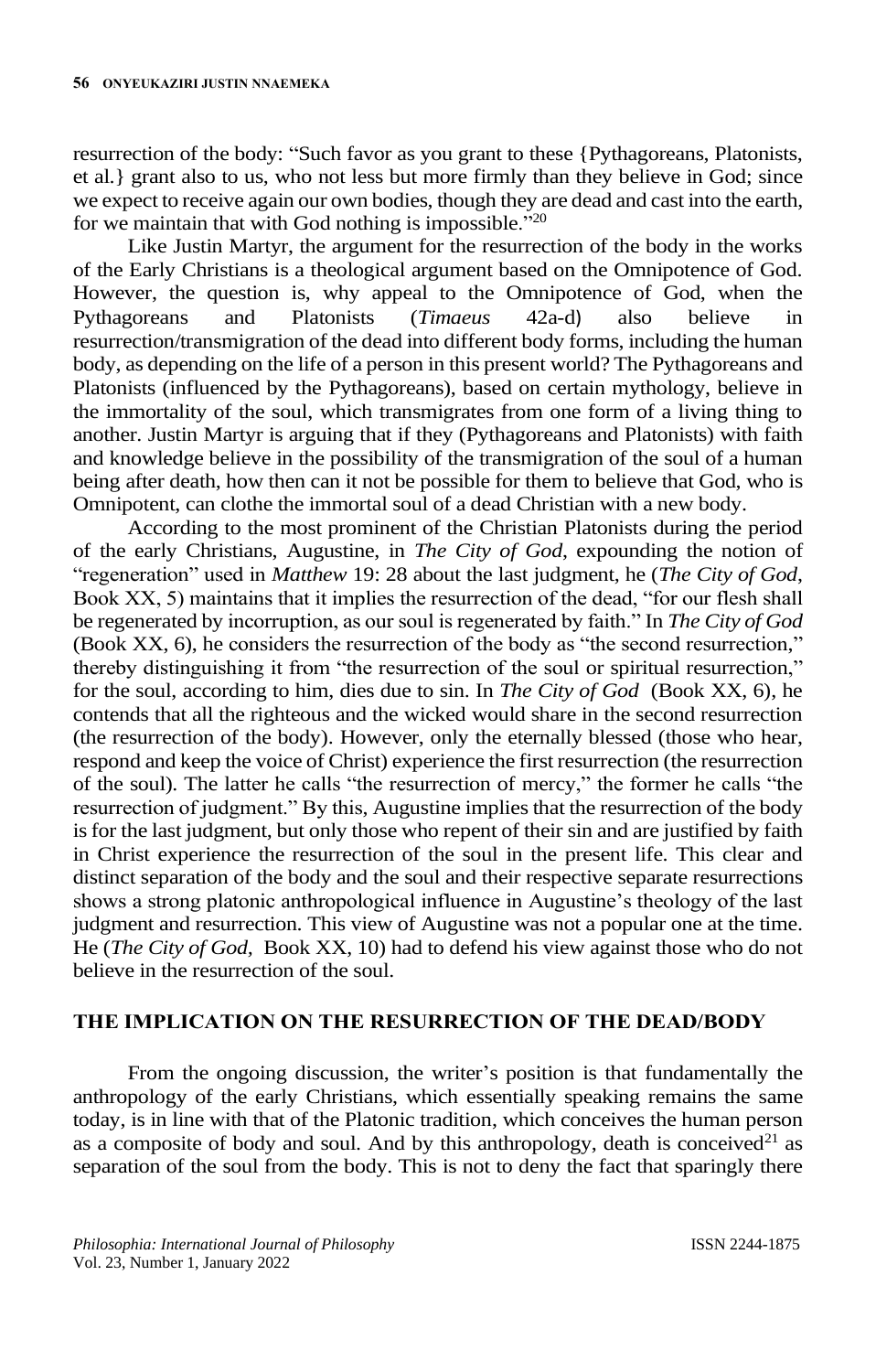are present assertions in the writings of few of the Church fathers on the unitary or integral conception of the human person. The writer's position, contrary to the view that exclusively maintains the integral conception, is that from the standpoint of practical Christian life, the unitary conception of the human person in the early Church is the exception rather than the rule. This exception is a result of the need to maintain a necessary theological coherency, which is the theological affirmation of the revealed truth of the resurrection of the body or flesh, as the case may be.<sup>22</sup> If there is the resurrection of the body, then the human person must be an integral of body and soul in order for the dead to rise integrally as soul and body.

It was a huge challenge for the early Christians to defend this position rationally, and the problem was compounded considering the assertion of the Apostle Paul in *I Corinthians* 15:50 that "flesh and blood cannot inherit the kingdom of God, nor does the perishable inherit the imperishable." Hence, while this position, that is, a human being as an integral of body and soul, is theologically maintained, in actual Christian practice, the anthropology at work is that of the composite of two distinct substances, body and soul. This is one of the many conflicts between theory and praxis or theology and spirituality, which is inherent in the nature of religion. Thus, the doctrines and dogmatic teachings on mysteries in different religions are made necessary. It is no surprise that this theological affirmation of the resurrection of flesh/body is maintained as a dogma of faith in the "Apostolic Creed." This is not only because of its implication in the dogmatic teaching on the incarnation and bodily resurrection of Jesus but, more importantly, as an exigent circumstance to combat the Gnostic-Manichaean heretic attack that contends that the human body/flesh is evil. The early church had to defend the goodness of the human body, for the Second Person of the Trinity, incarnated in the flesh and resurrected in body, are teachings essential to the Christian faith.

On the other hand, the anthropology of the human person as a composite of distinct substances, body, and soul is densely populated in the writings of the Early Christians. This is because notwithstanding the dogmatic belief on the resurrection of the body, in reality, the Christian spirituality, morality, and liturgy, are rather formed by the anthropology of the composite of distinct substances, body, and soul. The wave of ascetic practices and willingness to accept martyrdom during the Early Church is the most fortified argument for the Platonic anthropology of a composite of body and soul. The Desert Fathers and later Christians who took to monastic practices during the period of the Early Church were bent on subduing the body in order to free the soul to be united with God. And the martyrs were willing to give up their body which they knew was perishable because they knew their true self, their soul, which will live forever, is imperishable. In the liturgy of the Church, since the period of the early Church until date, prayers are offered for the souls of the faithful departed, and God, the Father of all mercy, is asked to accept the souls of the faithful departed Christians. On the prevalent of the conception of the human being composed of distinct substances soul and body during the early period of Christianity, B. P. Vysheslavtsev (2002, 178), maintains: 'It plays an enormous role in the Christian consciousness of the Middle Ages, and for the majority of Christians it is the fulcrum of their belief in immortality. However, this theory of "disincarnated" immortality is closest to Orphism and Platonism, and therefore it is not characteristically Judaic and Christian'. In other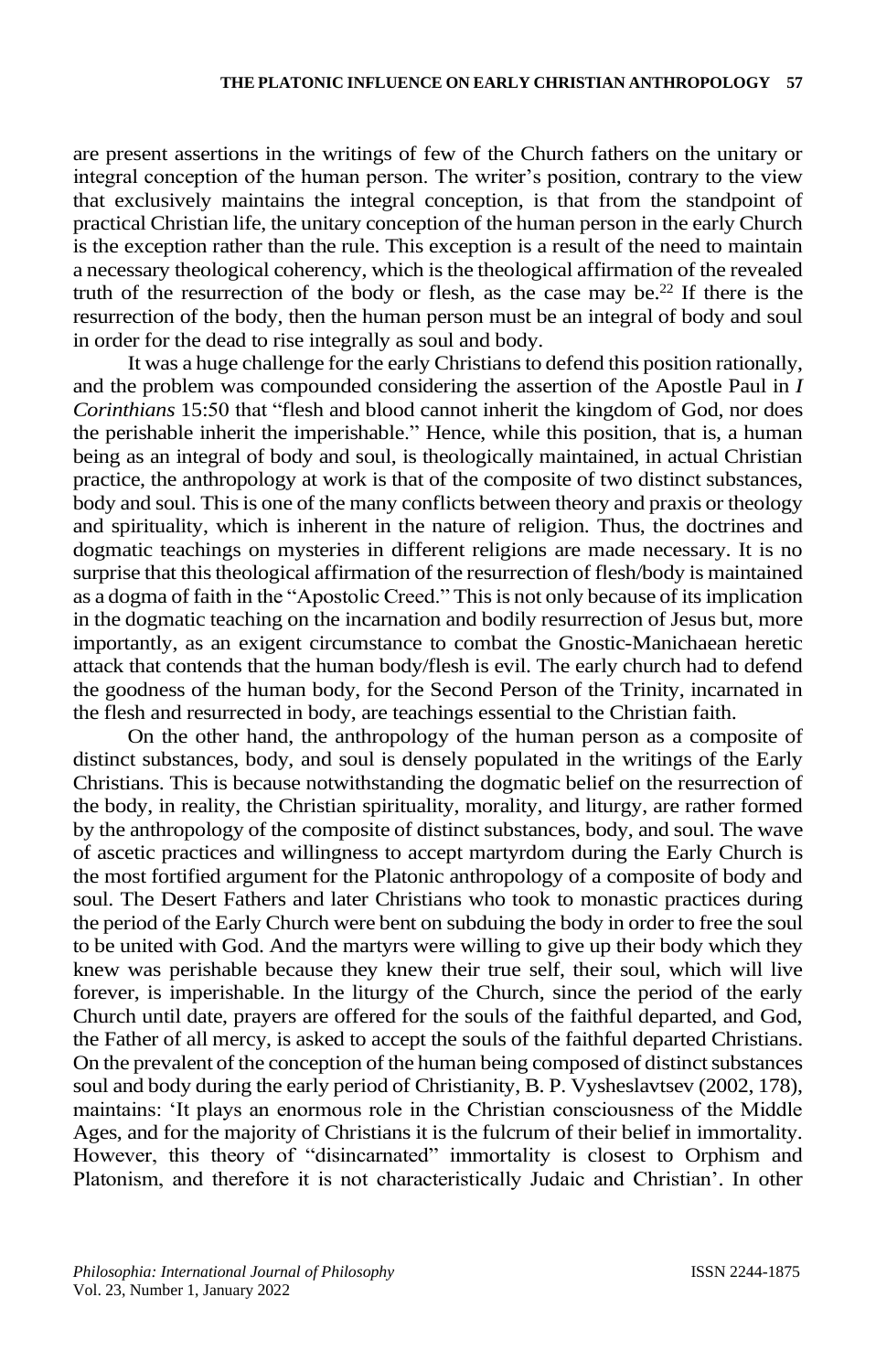words, Vysheslavtsev is arguing that even though the notion of the person in the Christians' consciousness informs their earthly life and spirituality, it is not consistent with the theological construction of the Christians' early church. The writer is arguing that this disparity between the more Platonic notion of the soul and body in the Christian consciousness and the integral theological notion of the human person still remains the same today.

The question then is: is the doctrine of the resurrection of the body necessary? Put differently, why did the early Christians consider the doctrine of the resurrection of the body necessary, that they had to write a lot of treatises to defend it? Claudia Setzer (2009, 1-12) suggests it is necessary "because of its utility as a symbol that aids and maintains the construction of community. It helps forge an identity in facing the powerful Greco-Roman culture beyond its borders and shores up group membership within the group."He (2009, 1-12) further maintains that it is necessary for, "It carries with it a set of essential ideas about God, the world, and humanity." Considering the fact that in the lived experience of the early Christians and of Christians today, there are no pronounced actions that demonstrate the resurrection and continuous existence of the human body after death, unlike in the practices of the ancient Egyptians and the Greco-Roman Egyptians during the period of the early Christians.<sup>23</sup> The writer thinks that the doctrine of the resurrection of the body seems to be important only for theological coherency. Because any position that questions the possibility of the resurrection of the body not only questions the bodily resurrection of Jesus but, more so, questions the omnipotence and providence of God. Hence, the doctrine of the resurrection of the body must be theologically defended.

However, should it be philosophically defended? Moreover, can it be philosophically defended? Many Church fathers think it should be theologically defended, and they indeed theologically defended it. But, Scholastics, for example, Thomas Aquinas and Duns Scotus, not only think it should be philosophically defended but that it can be philosophically defended. They both indeed make a philosophical defense for the resurrection of the body. Based on the Aristotelian entelechy principle, for example, Aquinas, in his *Summa Theologica* (Part 1, Ques. 76, Art. 1), argued for the resurrection of the body. In *Summa Contra Gentiles*, (Chapter LXXIX, 1), Thomas Aquinas agrees with Aristotle that the intellectual soul is the form of the body, and hence, argues that: "It is against the nature of the soul to be without a body, but nothing that is against nature can be lasting. Therefore the soul will not be forever without the body. Thus the immortality of the soul seems to require the resurrection of the body." The problem with Aquinas's effort for a philosophical defense of the resurrection of the body, aside from being laden with theological or Scriptural presuppositions, is that he seems to be at pain to reconcile his version of the entelechy principle with the composite anthropology which in his demonstration appears the *de facto* Christian anthropology, which is basically Platonic. This created inconsistencies in his discourse on death and on the relationship between the soul and the body. For instance, in *Summa Theologica* (Part 1, Ques. 77, Art. 8), he maintains a composite of the human being and death as a destruction of the body. Though it appears philosophically convenient to employ the entelechy principle of Aristotle as a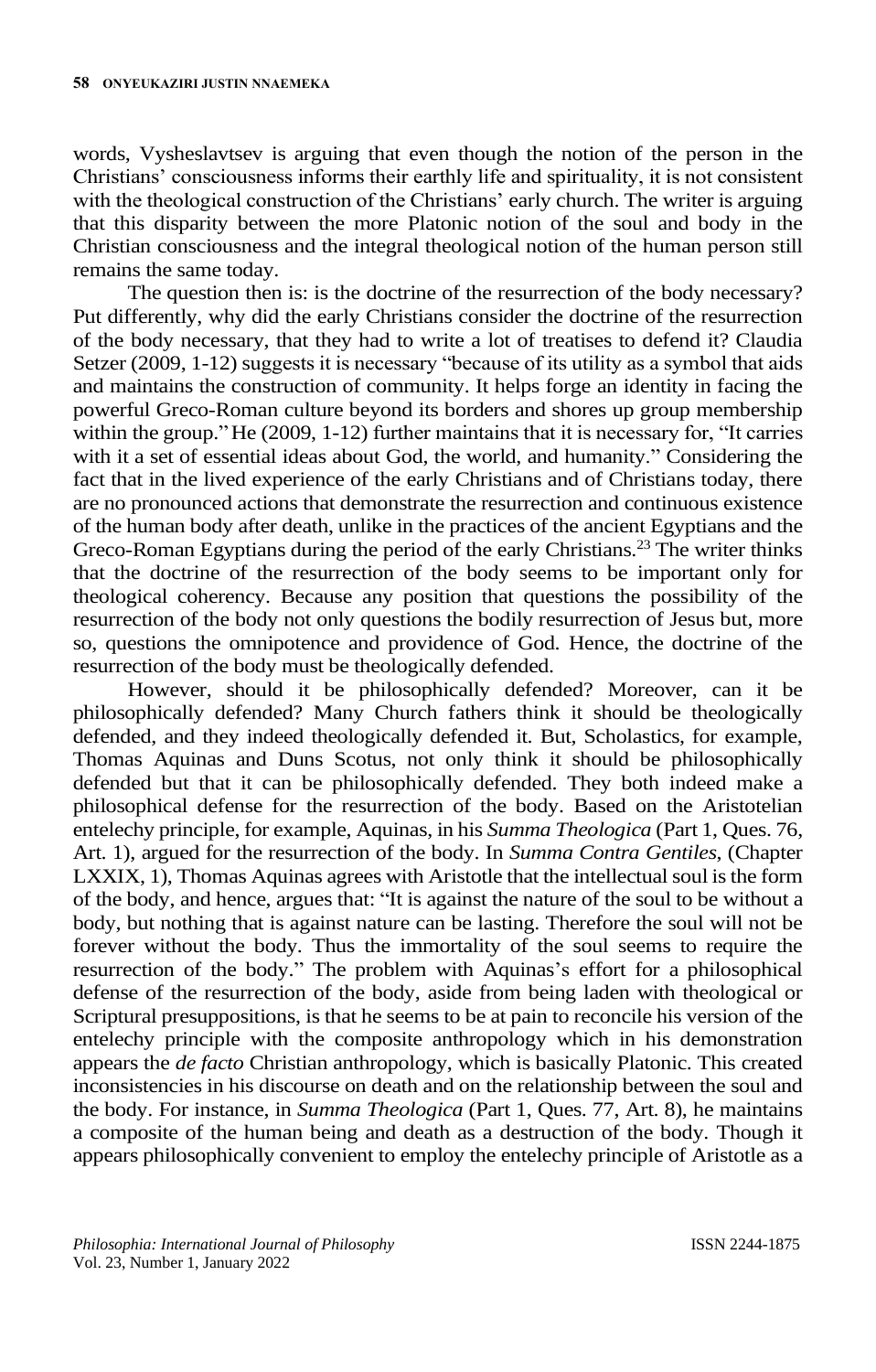ground to argue for the necessity of the immortal soul to have a body after death, however, it is not coherent with the general philosophical anthropology of Aristotle. Aristotle's conception of the soul is radically different from the Christian conception of the soul. A fundamental difference is that, in *On the Soul*, Aristotle (403a10; 413a1- 10), though he maintains that the separate existence of the soul is impossible, he does not believe in the immortality of the soul. In his works on Natural Science, he (*Physics*, 203a5-10) argues that "everything is either a principle or derived from a principle…a principle, is both uncreatable and indestructible. For there must be a point at which what has come to be, reaches its end, and also a termination of all passing away". The soul is derived from a principle, for Christians believe the soul is created by God, which is the Principle. If whatever comes to existence (created) cannot be eternal and imperishable, that is to say, cannot be immortal, and since the soul comes to existence, following Aristotle's argument, it means that the soul is perishable and mortal. However, on the contrary, Christians believe that the soul, though created by God, is immortal. Also, in *On the Heavens*, if one accepts Aristotle's (286a18; 286a32-33) assertion that: "nothing unnatural is eternal" and "it is unreasonable that a movable body should be eternal if its movement cannot be naturally eternal," as Duns Scotus concedes, one hasto conclude that for Aristotle the soul is neither eternal nor immortal. According to *Opus Oxoniense* in *Philosophical Writings* (134-162), Duns Scotus (iv, dist. XLIII, q. II) contends, "the separation of the soul from the body is unnatural because it is contrary to the natural inclination of the soul. For according to the philosopher [Aristotle], the soul has a natural inclination to perfect the body." This is not to argue that Duns Scotus holds that the soul is not immortal, but it is to sustain the argument that a general look at Aristotle's philosophy shows that Aristotle does not support the belief that the soul is immortal or eternal.

Secondly, Aristotle does not consider the whole soul as the form of the human body, but only the rational part of the soul, otherwise called the intellective soul. In fact, for Aristotle, the whole soul is not really subsistent *per se*; it is only the intellective soul that could be said to be subsistent since it could act separately from the body. Every other part of the soul, for Aristotle, needs the body in order to act. But the Christian conception of the soul is not a partitioned substance but a unitary subsisting substance distinct from the body. Duns Scotus agrees with Aristotle that it is the intellective soul that is the specific form of man, not the entire soul. Moreover, he claimed that this could be known and demonstrated by natural reason. In reference to Aristotle, in *Opus Oxoniense* (iv, dist. XLIII, q. II), Duns Scotus contends, "if he grants that the intellective soul is the form of man, as is evident from the proof of the proceeding proposition, he does not admit that it exists in separation from matter, once the whole no longer exists." Thus, using a partitioned notion of the soul in Aristotle to explain the Christian notion of the soul, which is a unity, raises more philosophical questions than answers on the nature of the Christian notion of the soul. Hence, it would raise more questions and would not clarify the attempt to understand Christian philosophical anthropology. This appraisal of the notion of the soul in Aristotle is to demonstrate that though the Aristotelian entelechy principle appears to be a philosophically convenient theory to argue that the soul of the dead must necessarily have a body after death if the entelechy principle must be sustained. However, it is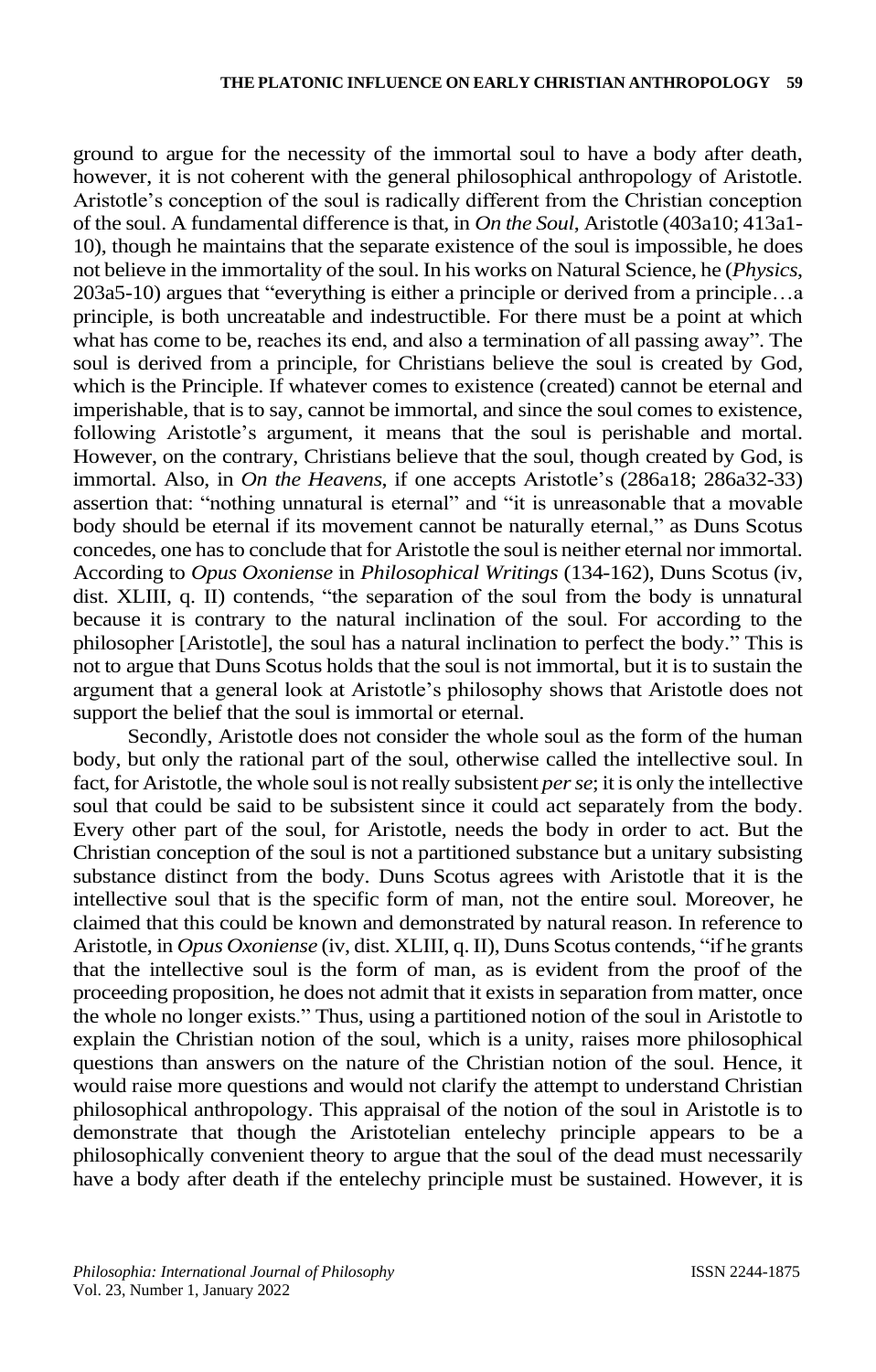philosophically inconsistent and problematic to use a principle in Aristotle's metaphysics of being to argue for the bodily resurrection of the soul, whereas a general philosophy of Aristotle does not support the immortality of the soul.

Based on the lurking contradictions in an effort to philosophically defend the resurrection of the body, the writer maintains that the discourse on the bodily resurrection is and should remain a theological problem. If it is agreed that Christian anthropology is Platonic, it would be rationally impossible to infer a bodily resurrection of the dead in a complete incorporeal realm of existence. Therefore, for the purpose of theological coherency, it is plausible to theologically sustain the bodily resurrection of the dead as B. P. Vysheslavtsev (2002, 178) maintains the belief that the resurrection of both the soul and the body of the dead "is essentially biblical and absolutely distinctive for Christianity. It runs completely counter to both the Platonic and Hindu theory of immortality, for both Greeks and Hindus regarded the resurrection of souls and bodies as absurd: not only impossible, but nothing one should even wish for."

## **CONCLUSION**

Today the emphasis on Christian anthropology is that the human person is a unitary or integral of body and soul. Contrary to this position, the writer maintains that Christian anthropology, especially during the period of the early Christians, fundamentally conceives the human person as a composite of soul and body, which is a conscious employment of Platonic anthropology. The writer observes that, as regards the doctrine of the resurrection of the dead, there is a dichotomy between theological coherency and the actual Christian practice on the Christian conception of the human person. This work was executed by discussing: 1. A brief exposé on philosophical anthropology. 2. A brief navigation of biblical anthropology. 3. An exposition of Platonic anthropology. 4. Early Christian anthropology and Its Platonic Influence. 5. The implication on the Resurrection of the dead and on the Resurrected body.

## **NOTES**

- 1. This should be distinguished from *ruach*, usually translated in English as "spirit."
	- 2. See Genesis chapters 1, 2, and 3.

3. See Psalms 88:3, 5; 49:12; 20, Ecclesiastics 9:2-3. While *Sheol* is the place for all the dead, *Hades* is mainly for the wicked when they die.

4. Neil Gillman (2015, 56) summarizes the Jewish notion of death thus: "Death is punishment for sin; it is part of God's original creation of man; it is the inevitable result of humanity achieving self-awareness and the power of discrimination, or it is an independent power over which God does not yet exercise full control. The first three explanations are based on interpretations of the early Genesis texts, which, in varying ways, view death as a conscious divine decree. The last, which stems from an alternative creation tradition that is preserved in other biblical texts, views death as a force which, within history, remains independent of God's will."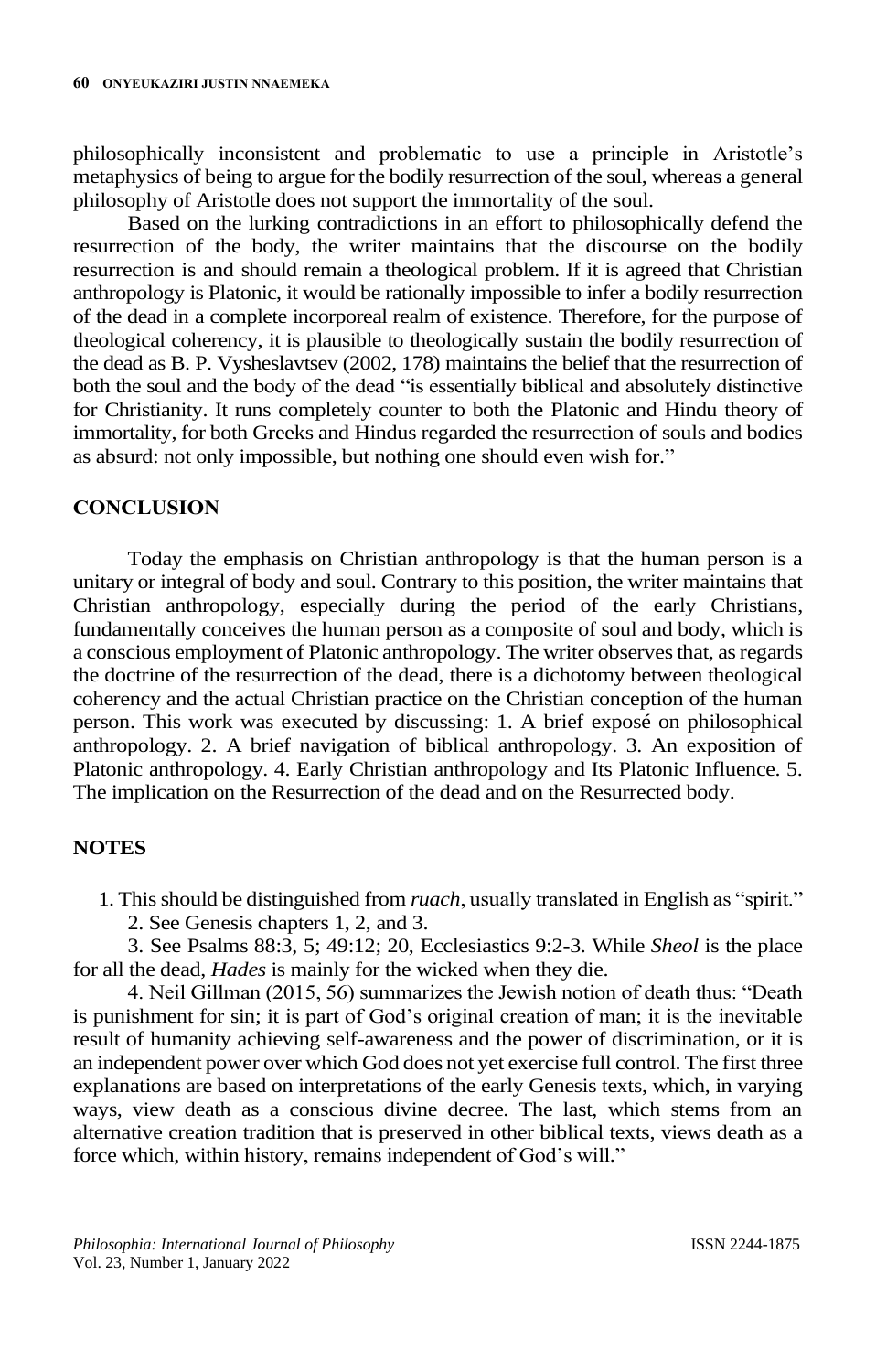5. 2 Maccabees, chapter 7:9,11,14, 23, 29; 12:38-46; 14:46; Daniel 12:2; 2 Enoch chapter 49, 50, 51, 65.

6. For further reflection on Jewish Eschatology, see Neil Gillman (2015).

7. The quotations from *Phaedo* are according to Plato *Complete Works*, John M. Cooper and D.S. Hutchinson (eds.), (1997).

8. In other dialogues of Plato, he renders a slightly different notion of the soul. (See *Republi*c 429-430; *Timaeus* 35-36 and Laws X 897a).

9. See *Phaedo*, 73 and *Phaedo*, 92c, respectively.

10. David J. Yount (2014) did a brilliant job in exposing the parallel that exists between Plato and Plotinus, in particular reference to metaphysics.

11. All quotes from the works of Plotinus, is according to *Porphyry on Plotinus Ennead*, A. H. Armstrong (translator) Cambridge: Harvard University Press, 1966.

12. That Plotinus was not only influenced by the Gnostics but that he substantially used the Gnostic's mythology on the soul to formulate his Platonic metaphysics of the soul has been demonstrated by Th. G. Sinnige (1999).

13. The notion of *logos* is not unique to Plotinus; it is a key concept in Stoicism.

14. A reference to *Republic* IX 590a9 and 588c7.

15. An exception could be Stoicism.

16. The Church has to affirm the goodness of the body as a creature of God against all heretic teachings and spirituality that demonize the human body, such as Gnosticism, Manicheanism, and Jansenism.

17. John R. Willis (1966, p. 491) makes an elaborate survey of this position of death by making a list of important figures and intellectual giants of the period of the Early Christians thus: "Death as a separation of the soul from the body is graphically described in St. Augustine's *City of God*, but the idea has already been set forth by St. Irenaeus in the second century, by Tertullian in the third, and by St. Gregory of Nyssa in the fourth. As early as St Clement of Rome, we read that after death, there is no possibility of meriting or demeriting; St Cyprian mentions this several times, and later St. Gregory Nazianzen and St. John Chrysostom".

18. Margaret R. Miles argues that the Christian anthropology is basically the unity or integration of body and soul while affirming that the Early Christian in practice conceives the human person in the classical sense of the composite of body and soul, contends that: "It is important to remember that late classical people, pagan and Christian, had a great deal in common with each other; the experience of discomfort with being in a body appears in Christian thought because patristic writers are classical men, not because it is characteristically Christian" (Margaret R. Miles 1979, 4).

19. Karl Rahner (1961, 16) maintains that in the Old Testament, there is no explicit conception of death as the separation of the soul from the body and contends that "the traditional Catholic formula of preaching describes death as the separation of body and soul."

20. As quoted in (John R. Willis, 1966, 518), Justin Martyr expounds his argument based on the power of God. See *The First Apology* (Ch. 18).

21. Rahner (1961, 16-17) prefers to use the term "description" to state the Church's understanding of death as the separation of body and soul, rather than the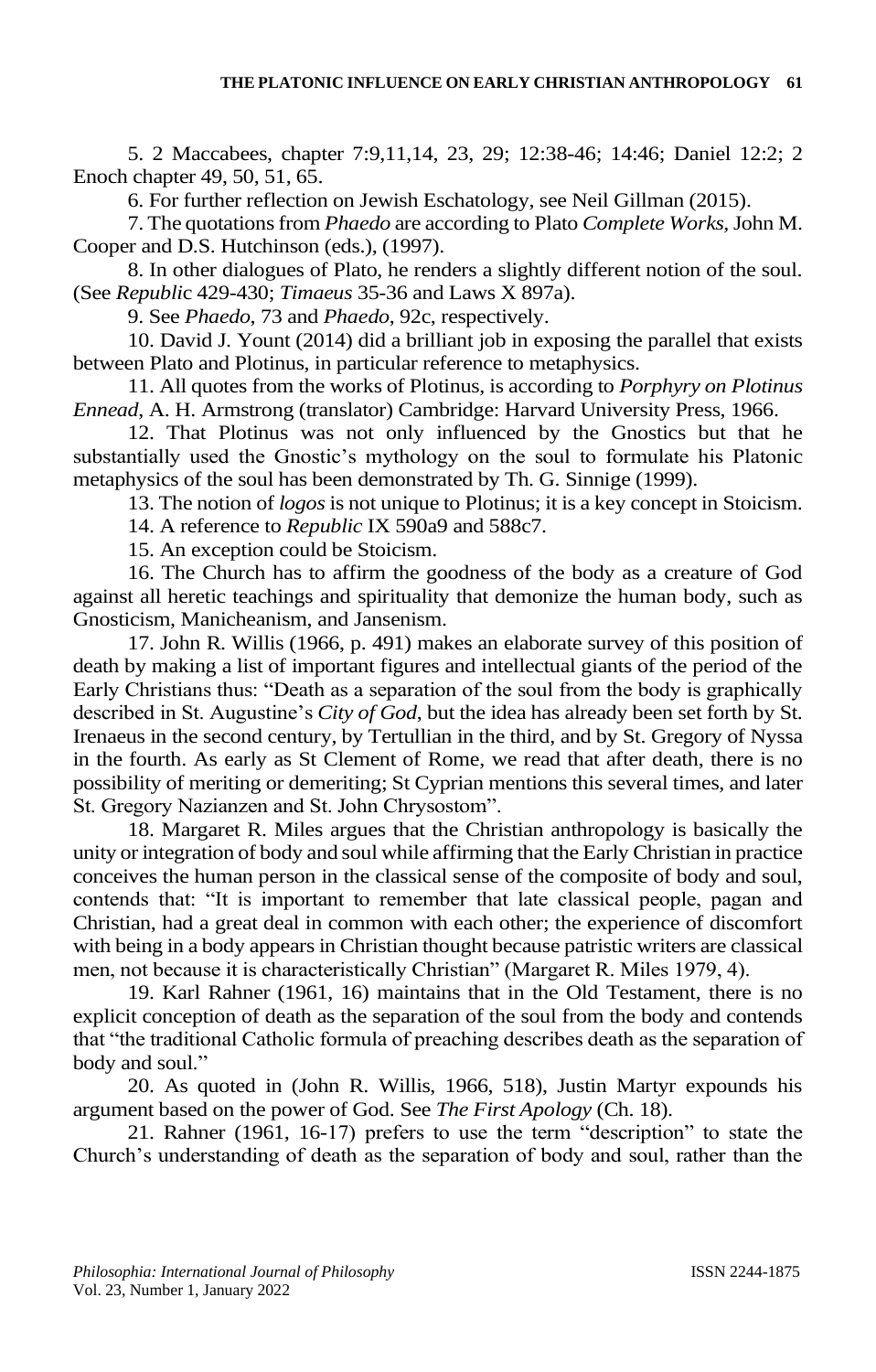term "conception." For him, it is a theological description rather than a dogmatic or doctrinal conception of death by Christians.

22. Rahner (1981, 77) contends "flesh" "means the whole person" as a unity of body and soul. Joseph Ratzinger also makes a theological exposé of the belief in "The Resurrection of the Flesh," in the first three centuries of the Church, where he makes a distinction between "the resurrection of the dead" and "the resurrection of the flesh," due to the influence of the Jewish root and a change in the notion of the flesh in Pauline Letters. By which he contends, "In this way, early Christian debate turned into a wrestling match between Pauline and Johannine terminology, an altercation over the concrete content of Christian realism." See, Joseph Ratzinger (1988, 172-181).

23. For a brief exposition on the Egyptians conception of the body and resurrection during the Graeco-Roman period, see Mark Smith (2009, 27-41).

# **REFERENCES**

- Aquinas Thomas. 2018. *Summa Theologica—Complete and unabridged edition*. Translated by Fathers of the English Dominican Province. California: Coyote Canyon Press.
- Aquinas Thomas. 2005. *Of God and His creature: An annotated translation of the Summa Contra Gentiles*. Translated by Joseph Rickaby. The Catholic Primer: www.catholicprimer.org.
- Aristotle. 1984. *The complete works of Aristotle* (Vol. 1&2). Edited by Barnes Jonathan. Princeton: Princeton University Press.
- St. Augustine. 1950. *The city of God*. Translated by Marcus Dods. New York: Random House Inc.
- Gillman, Neil. 2015. *The death of death: Resurrection and immortality in Jewish thought*. Woodstock: Jewish Lights Publishing.
- Lumpkin, Joseph B. 2010. *The Books of Enoch:* The Complete Volume. Blountsville. AL: Fifth Estate Publishers.
- Miles, Margaret R. 1979. *Augustine on the body*. Missoula: Scholars Press.
- Plato. 1997. *Complete works.* Edited by John M. Cooper and D.S. Hutchinson. Indiana: Hackett Publishing Company, Inc.
- Porphyry. 1966. *On Plotinus Ennead*. Translated by A. H. Armstrong. Cambridge: Harvard University Press.
- Rahner, Karl. 1961. *On the theology of death*. New York: Herder and Herder.
- Rahner, Karl. 1933. *The resurrection of the dead*. Translated by H. J. Stenning. London: Hodder and Stoughton Ltd.
- Rahner, Karl. 1981. *Theological investigations: Jesus, Man and the Church*, (Vol. 17.). Translated by Margaret Kohl. New York: The Crossroad Publishing Company.
- Ratzinger, Joseph. 1988. *Eschatology: Death and eternal life*. Washington, D.C: The Catholic University of America Press.
- Schopp, Ludwig, (Editor). 1947. *The Fathers of the Church.* New York: Bishop Litho, Inc and Miller & Watson, Inc.